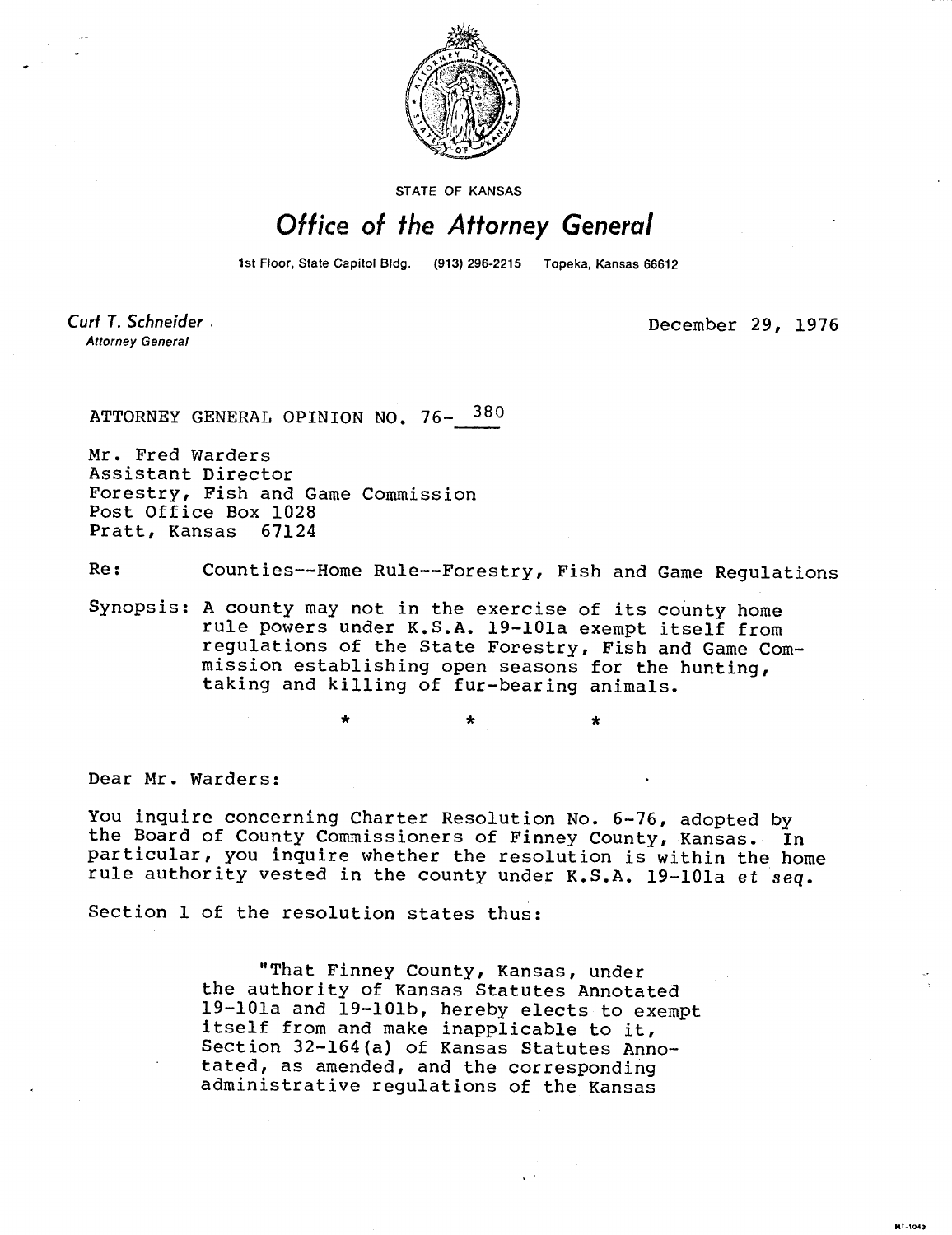Mr. Fred Warders Page Two December 29, 1976

> Forestry, Fish and Game Commission, only as they apply to the trapping, killing or taking in any manner whatsoever of beaver within the boundaries of Finney County, Kansas, and that Finney County, Kansas provide substitute and additional provisions as hereinafter set forth in this resolution. Kansas Statutes Annotated 32-164(a) and the corresponding administrative regulations of the Kansas Forestry, Fish and Game Commission are applicable to said county but are not applicable uniformly to all counties."

Section 2 prohibits the killing of any beaver:

"It shall be unlawful for any person in the State of Kansas, County of Finney, at any time, to pursue, injure, trap, take, attempt to take, capture, kill, destroy or chase with dogs, or have in his or her possession any beaver, a fur-bearing animal under the laws of the State, of Kansas, alive or dead, or the pelts, skins or carcasses of the same."

K.S.A. 32-164 describes the general powers of the State Forestry, Fish and Game Commission thus:

> "The forestry, fish and game commission of the state of Kansas is hereby empowered and authorized to take such action as may preserve, introduce, distribute, restock and restore wild birds, game birds, fish, bullfrogs, game animals and fur-bearing animals to the state of Kansas. The . . . commission shall give consideration to the many conditions affecting the wild birds, game birds . . . and fur-bearing animals of the state of Kansas, and when the said commission has determined that . . . any species of the same, are materially destroying property, or otherwise becoming a nuisance, or that the natural food supply is insufficient, or that hunting, catching,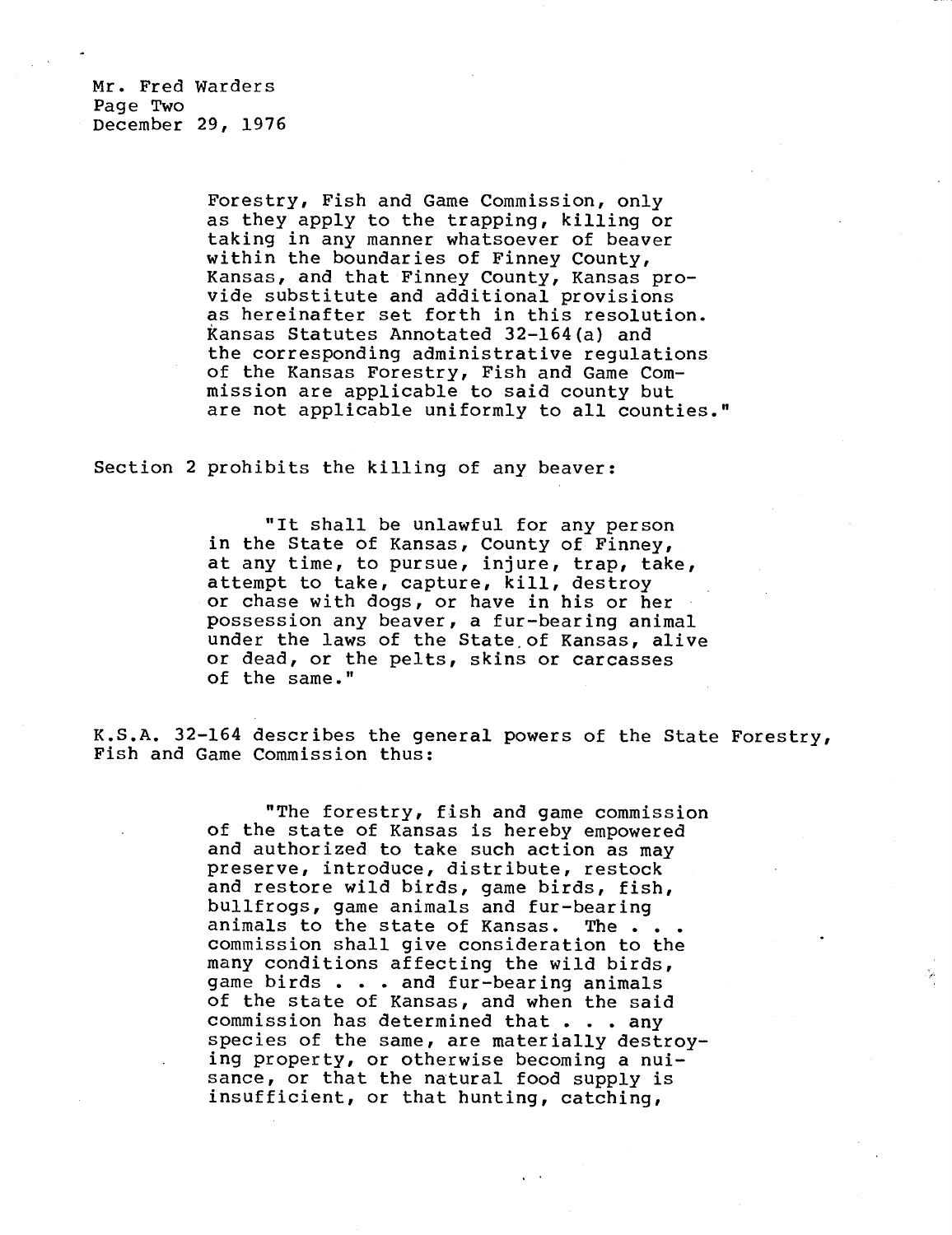Mr. Fred Warders Page Three December 29, 1976

> taking, killing, shipping or trapping may be permitted without jeopardizing the future supply of such birds . . . and fur-bearing animals . . . in all or in any part or section of the state of Kansas, the forestry, fish and game commission is hereby authorized and empowered . . . ."

to adopt appropriate regulations establishing open seasons in all or any part of the state for any of such birds, fish and animals, and establishing the legal bag limits and fishing limits for any calendar day and any open season. On the face of the statute, the Commission is granted statewide jurisdiction, to be exercised in all or any part thereof as it deems needful and appropriate.

The resolution recites that the statute does not apply uniformly to all counties. It is entirely unclear in what respect the stat-<br>ute is claimed to operate nonuniformly in all counties. The jurisute is claimed to operate nonuniformly in all counties. diction of the Commission is statewide, and its authority in any particular county, including Finney County, is exactly equal to its authority in every other county. Certainly, the Commission by regulation may establish in open seasons in which wild birds, game birds, game animals and fur-bearing animals may legally be hunted, taken and killed, and any open season so established may apply statewide or "in any part or area of the state designated by counties or by federal or state highways or by major streams<br>or federal impoundments." K.S.A. 32-164(a). Thus, a requlation or federal impoundments."  $K.S.A. 32-164(a)$ . of the Commission may not apply uniformly in all counties, but K.S.A. 32-164, which vests the described powers of in the Commission, certainly does, and clearly, in my judgment, no county may exempt itself by charter resolution from the jurisdiction of the State Forestry, Fish and Game Commission, which is exercised by it pursuant to  $K.S.A. 32-164(a)$ .

K.S.A. 19-101a(a) commences thus:

"Counties are hereby empowered to transact all county business and perform such powers of local legislation and administration as they deem appropriate, subject only to the following limitations, restrictions, or prohibitions: First, counties shall be subject to all acts of the legislature which apply uniformly to all counties  $\cdots$ ." [Emphasis supplied.]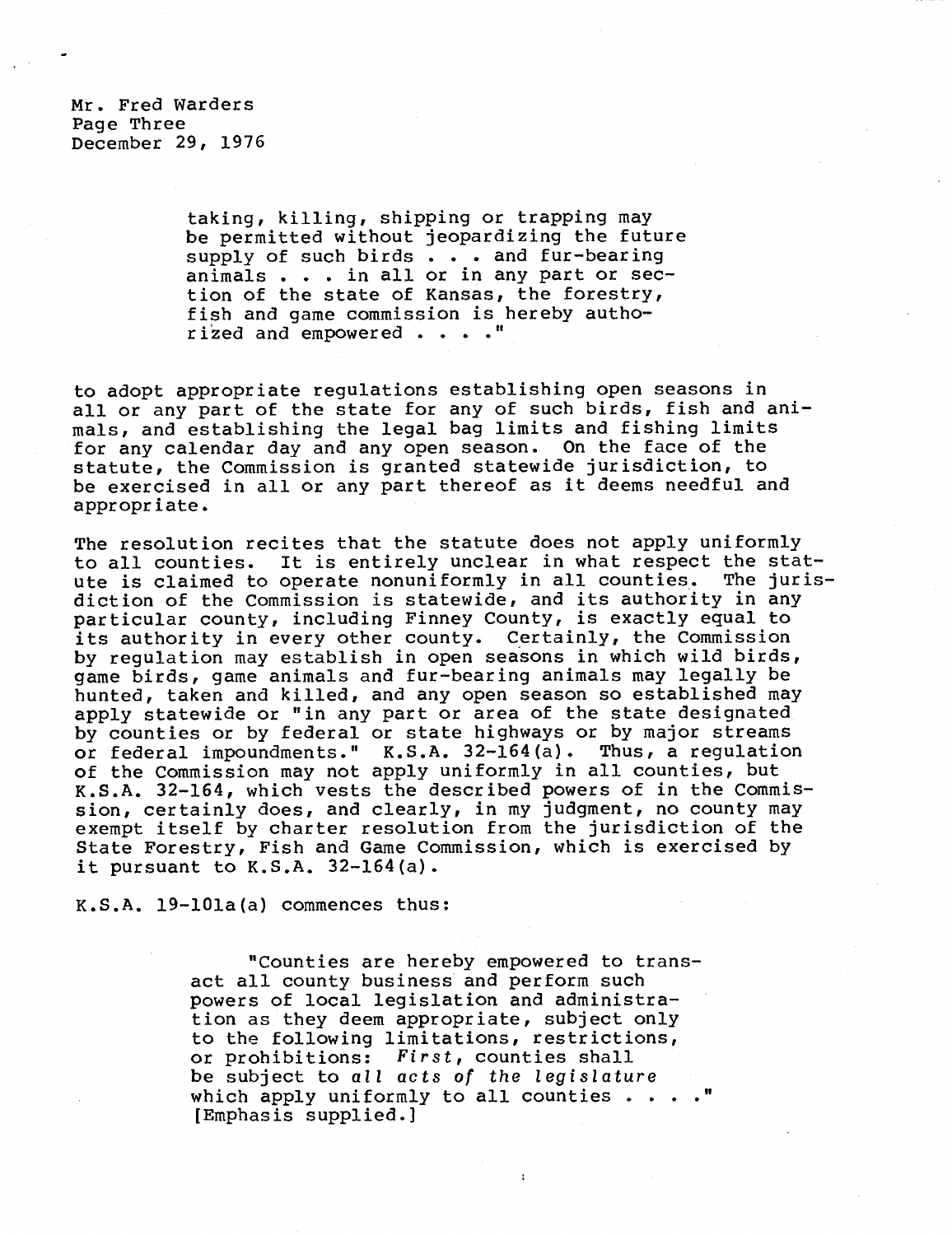Mr. Fred Warders Page Four December 29, 1976

K.S.A. 19-101a applies uniformly to all counties, and Finney County may not exempt itself from the statewide jurisdiction of the Commission. The resolution purports, further, to exempt the county from administrative regulations which are adopted by the Commission pursuant to that provision. K.A.R. 23-6-1 is the regulation adopted by the Commission establishing an open season for beavers. The, regulation itself applies uniformly to all counties in the state, and not to only designated parts thereof. Thus, not only the statute under which is was adopted, but the regulation itself, is applicable uniformly to all counties. Moreover, under K.S.A. 19-101a, counties have no authority to exempt themselves from any administrative regulation of a state agency which has the force and effect of law, such as K.A.R. 23-6-1, whether or not the regulation applies uniformly to all counties or otherwise.

The home rule grant of authority to counties is statutory, unlike the constitutional grant of home rule powers to cities. While K.S.A. 19-101c directs that the statutory grant of home rule powers "shall be liberally construed for the purpose of giving to counties the largest measure of self-government," there is no statutory ambiguity or uncertainty in either K.S.A. 32-164 or K.S.A. 19-101a which would permit a restrictive interpretation of the former or an expansive construction of the former so as to justify the exercise of powers asserted by the charter resolution in question here. Accordingly, in my opinion, the resolution exceeds the power of the county in asserting to exempt itself from the jurisdiction of the State Forestry, Fish and Game Commission, and that the prohibitions set out in that resolution exceed the police power of the county, and are accordingly void and unenforceable. If, as I conclude, the county may not exempt itself from the jurisdiction of the Commisison, it may not either extend or restrict any open season established by regulation of the Commisison.

If the board of county commissioners of Finney County believe that local conditions warrant more restrictive regulations to preserve and protect the beaver population in that locale, they may wish to apply to the Commission for appropriate action. If, after investigation, the Commission determines that the local beaver population has indeed declined and may be jeopardized by further hunting and trapping, it may amend its regulations so as to restrict or suspend continued hunting and taking of beaver.

Yours very  $truly,$ 

wert Se hardle

CURT T. SCHNEIDER Attorney General